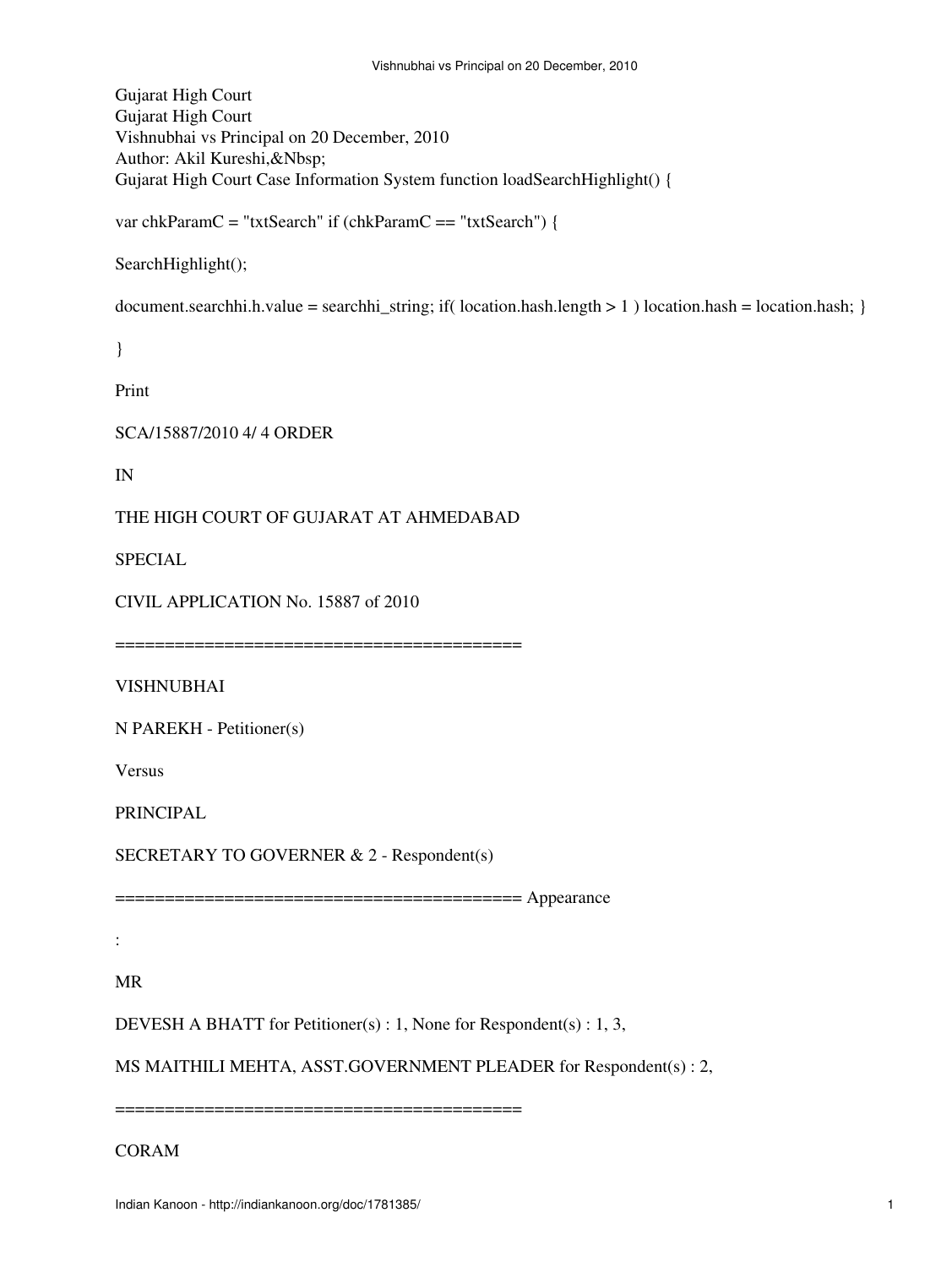**HONOURABLE** 

MR.JUSTICE AKIL KURESHI

Date

:

: 14/12/2010

ORAL

**ORDER** 

1. The

petitioner has challenged an order dated 30.11.2009 passed by His Excellency the Governor of Gujarat as also subsequent order dated 15.6.2010 by which the petitioner's review against the order dated 30.11.2009 came to be dismissed.

2. Facts

are as follows:-

2.1 The

petitioner had moved application for disclosure of certain information under the Right to Information Act before the Public Information Officer, Kalol Police Station. The case of the petitioner was that certain factory premises contained hazardous chemicals and there was every possibility of an accident resulting into considerable loss of life and property. Since, the Public Information Officer did not supply the information within time permitted under the Act though according to the petitioner it was an urgent issue, the petitioner approached Chief Information Commissioner under Section 18 of the Right to Information Act.

3. It

is the case of the petitioner that the said authority, respondent No.3 herein, which passed order in favour of the petitioner, did not ensure that such order be complied. The petitioner, therefore, requested to initiate the contempt proceedings against Public Information Officer and refer the matter to the High Court to proceed under the Contempt of Courts Act. Respondent No.3 did not accede to the request of the petitioner. According to the petitioner, the stand of the respondent No.3 amounts to contempt of his own Court. The petitioner, therefore, approached His Excellency the Governor of Gujarat seeking permission for prosecution of respondent No.3 under Section 197 of the Criminal Procedure Code. The said application came to be dismissed by impugned order dated 30.11.2009. Not satisfied, the petitioner preferred review application, which also came to be turned down by subsequent order dated 15.6.2010. He has, therefore, approached this Court assailing the above mentioned orders.

## 4. First

and foremost, I am of the opinion that the Chief Information Officer is not a Court for the purpose of Contempt of Courts Act. Section 18 of the Right to Information Act cloths the said authorities with certain powers of a Court. In Sub-Section (3) of Section 18, it is provided as under:-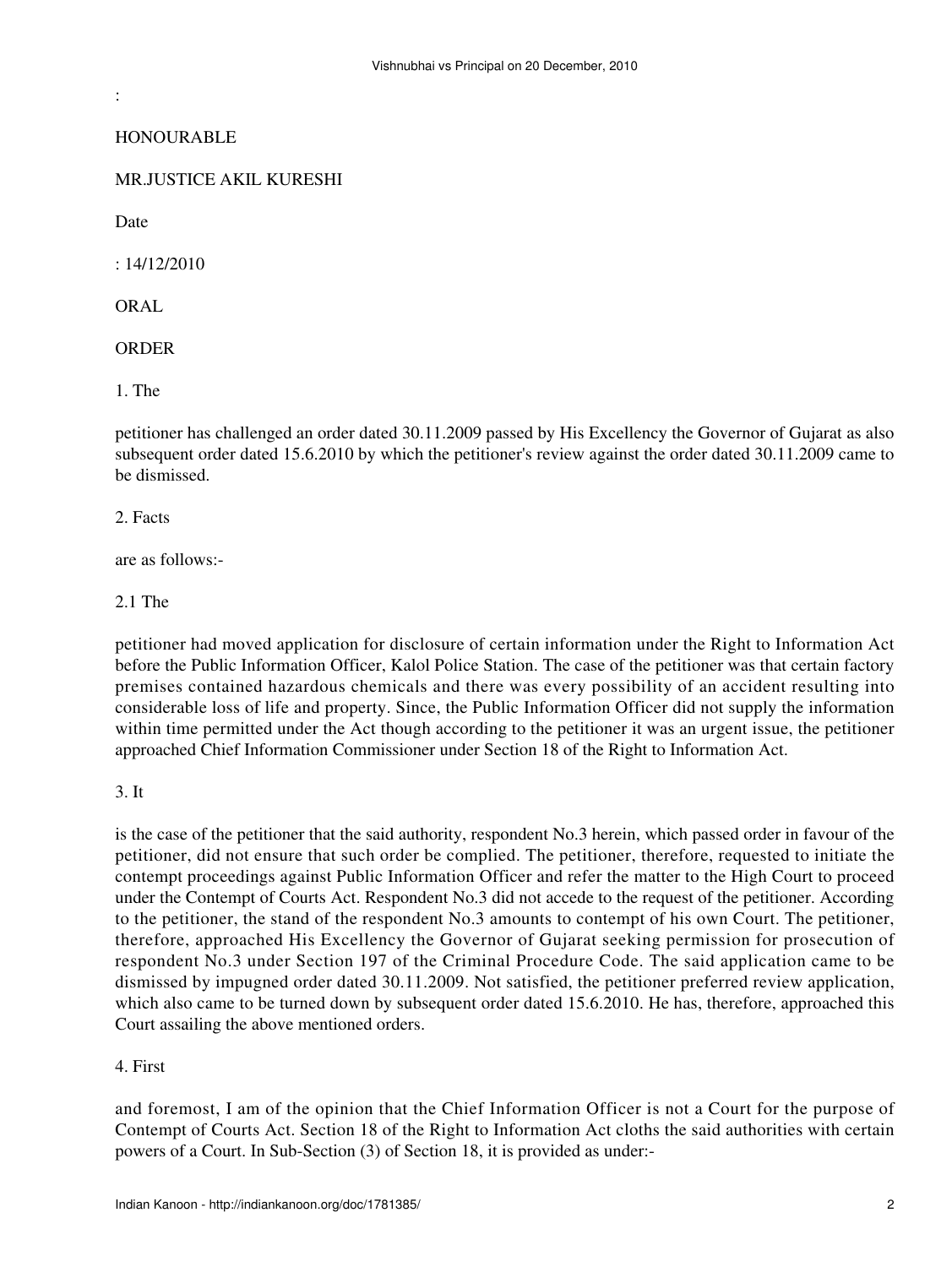"18(3)

The Central Information Commission or State Information Commission, as the case may be shall, while inquiring into any matter under this section, have the same powers as are vested in a civil court while trying a suit under the Code of Civil Procedure, 1908, in respect of the following matters, namely:-

(a) summoning

and enforcing the attendance of persons and compel them to give oral or written evidence on oath and to produce the documents or things;

(b) requiring

the discovery and inspection of documents;

(c) receiving

evidence on affidavit;

(d) requisitioning

any public record or copies thereof from any Court or office;"

Section

20 of the Right to Information Act pertains to penalties, which can be imposed when it is found that the Public Information Officer or the Public Information Officer has, without any reasonable cause, refused to receive an application for information or has not furnished information within the time specified under Sub-Section (1) of Section 7 or malafide denied request for information or knowingly given incorrect, incomplete or misleading information or destroyed information, which was the subject matter of the request or obstructed in any manner in furnishing information.

5. It

can thus be seen that all acts or omissions connected with information which is mala fide withheld or information supplied is incorrect or incomplete or misleading, are dealt with under Section 20 by making such action penal. In this context, if one peruses Section 18, it clearly emerges that Information Commission is entrusted with the powers of Civil Court under the Code of Civil Procedure, 1908 for specified purposes such as summoning and enforcing attendance of persons and to compel them to give evidence, requiring the discovery and inspection of documents, receiving evidence on affidavit, requisitioning any public record or copies for issuing summons for examination of witnesses or documents. Such powers cannot be construed as converting the said authority into a Court for all purposes much less for the purpose of Contempt of Courts Act.

## 6. There

was, therefore, no question of respondent No.3 committing contempt of his own Court. Even otherwise, by refusing to initiate Contempt of Court and referring the same to the High Court, he could not be said to have committed any contempt. The application of the petitioner under Section 197 of the Criminal Procedure Code, therefore, was without any substance and was rightly dismissed by His Excellency the Governor. The reasons or non-reasons for rejecting the review, therefore, are not relevant for the present petition. The petition is, therefore, dismissed.